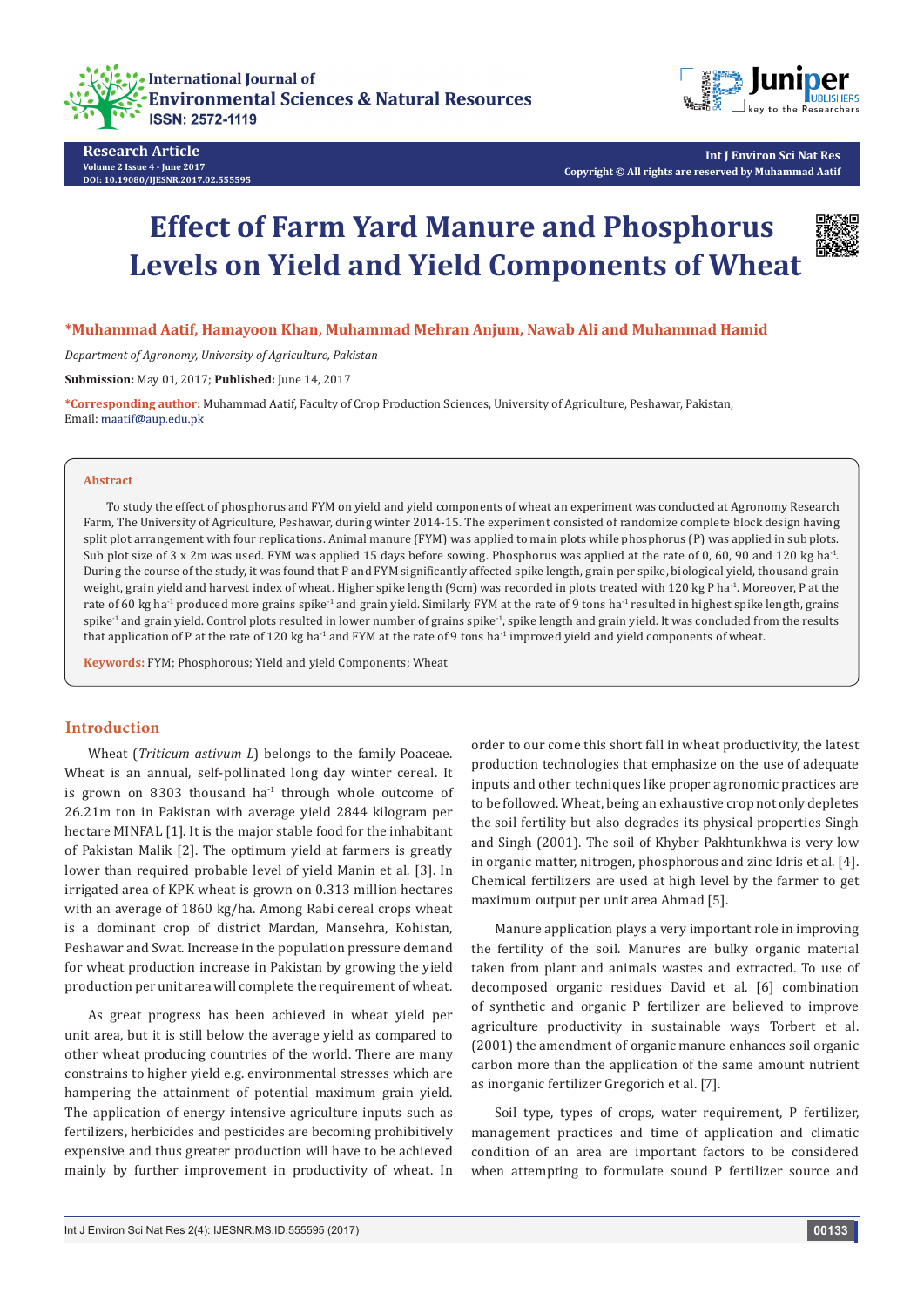application for maximum crops yield response Amanullah et al. (2010) Amending the soil with animal manures to increase soil fertility has been a common practice throughout the history Griffin et al. [8]. The combined application of inorganic and organic amendments like FYM green manures and residue straw improve their effectiveness. Yaduvanshi and Sharma (2008) found that application of FYM with chemical amendment increase the wheat yield and N, P, K, uptake in grain yield.

Biological Processes are vitally important for enhancing phosphorus (P) availability to crops, especially those that are receiving organic amendments as their major nutrient source Nziguheba and Bu nemann (2005). The major role of mineral fertilizers is to improve crop yields but the main constraint in achieving proven crop potential is low use of fertilizers particularly that of P and K as compared to N Anon (2002) as P is an expensive nutrient compared to N, and wheat commonly suffers from P deficiency while grown on alkaline calcareous soils, it is therefore imperative to manage it properly to achieve maximum benefits. Overall 90% of Pakistan soils are low in available P and suffer from moderate to severe P deficiency Ahmad et al. [9] and Nisar et al. (1992). Plants require adequate P from the very early stages of growth for optimum production. P decrease lodging by providing strength to the straw in cereals. It increases crop resistance to certain diseases. It plays an inevitable role in plant growth promotion, cell division and nucleus formation. It is also responsible for ribonucleic acid (RNA) and (DNA) formation which are responsible for heredity transmission; it stimulates early growth and root formation. Grain yield and P accumulation by wheat are highest for higher P rates Singh et al. (2000).

Unlike nitrogen, phosphorus is relatively immobile in the soil. Consequently, phosphorus placement is expected to cause larger effects on phosphorus availability and crop yield. Research has shown that applying phosphorus with the seed can increase both spring wheat and winter wheat yield compared to deep banding or broadcasting, even in the soils having high amount of phosphorus Jackson et al. (1991) and Jackson et al. (1997). The effective placement of fertilizers can maximize both yields a nutrient use efficiency thereby increasing net profit for the producer. With advances in technology placement option have increased in the past few decades. In addition, a large amount of research has been conducted in the past 25 years on the effects of various placement methods on crop yield, quality, emergence fertilizer use efficiency weeds, and water quality.

Keeping in view the above task, the present study was designed to investigate the effect of FYM and phosphorus on growth, yield and yield component of wheat.

## **Materials and Methods**

To study the effect of phosphorus and FYM on yield and yield components of wheat. The experiment was carried out at Agronomy Research Farm, The University of Agriculture, Peshawar, during Rabi season 2014-15. The experiment was conducted in randomize complete block design having split plot with four replications. Farm Yard Manure will be allocated to main plot while Phosphorus source will be allocated to sub plots. Different rates of FYM will be allocated to the main plots while phosphorus levels will be allocated to sub plots. Plots size will be 3m x 2.1m. Seed rate for wheat variety Atta Habib will be used as 120 kg ha<sup>-1</sup> on flat beds with 30 cm row to row distance. Farm Yard Manure rates (FYM1 =  $0$  t ha<sup>-1</sup>, FYM2 =  $3$  t ha<sup>-1</sup>, FYM3  $= 6$  t ha<sup>-1</sup>, FYM4 = 9 t ha<sup>-1</sup>) will be applied 15 days before sowing. Phosphorus will be applied as 0, 60, 90 and 120 kg ha<sup>-1</sup>. All the other agronomic practices will be applied uniformly to all the treatments. The experiment will be consists of the following factors along with their respective levels.

## **Results**

# **Spike Length(cm)**

|                            | Farm yard manure (ton ha-1) |       |      |      |              |  |
|----------------------------|-----------------------------|-------|------|------|--------------|--|
| $P$ (kg ha <sup>-1</sup> ) | $\bf{0}$                    | 3     | 6    | 9    | <b>Means</b> |  |
| $\Omega$                   | 8.2                         | 8.0   | 8.3  | 8.8  | 8.4b         |  |
| 60                         | 8.5                         | 8.5   | 8.6  | 8.6  | 8.6b         |  |
| 90                         | 8.6                         | 9.0   | 9.1  | 9.0  | 8.9a         |  |
| 120                        | 8.5                         | 9.2   | 9.2  | 9.3  | 9.0a         |  |
| Means                      | 8.4b                        | 8.7ab | 8.8a | 8.9a |              |  |

**Table 1:** Spike length of wheat as affected by FYM and Phosphorous.

LSD value for FYM at 0.05 probability level = 0.03.

LSD value for Phosphorus at 0.05 probability level = 0.04.

Data regarding spike length is reported in (Table 1). Statistical analysis of the data revealed that maximum spike length (9cm) was recorded in plots treated with 120 kg P ha<sup>-1</sup>. Lowest spike length value of (8.4cm) was observed in plot that received no Phosphorus. Similarly FYM at the rate of 9 tons ha-1 gives highest spike length value of (8.9cm). The lowest value of (8.2 cm) spike length was observed in control plots that received no P and FYM. Increase in both FYM and P shows increase in spike length.

## **Grain per spike**

Table 2: Grain spike<sup>-1</sup> of wheat as affected by FYM and Phosphorus.

| $P$ (kg ha <sup>-1</sup> ) | Farm yard Manure (ton $ha^{-1}$ ) |       |       |       |                   |  |
|----------------------------|-----------------------------------|-------|-------|-------|-------------------|--|
|                            | $\bf{0}$                          | 3     | 6     | 9     | <b>Means</b>      |  |
| $\Omega$                   | 56.8                              | 88.2  | 83.3  | 84.5  | 78.2b             |  |
| 60                         | 82.5                              | 79.9  | 88.8  | 87.6  | 81.7a             |  |
| 90                         | 81.5                              | 55.0  | 86.2  | 89.1  | 77.9 <sub>h</sub> |  |
| 120                        | 80.3                              | 75.3  | 88.2  | 80.9  | 84.7a             |  |
| Means                      | 73.8b                             | 74.6b | 86.6a | 85.5a |                   |  |

LSD value for FYM at 0.05 probability level =  $0.03$ .

LSD value for Phosphorus at 0.05 probability level = 0.04.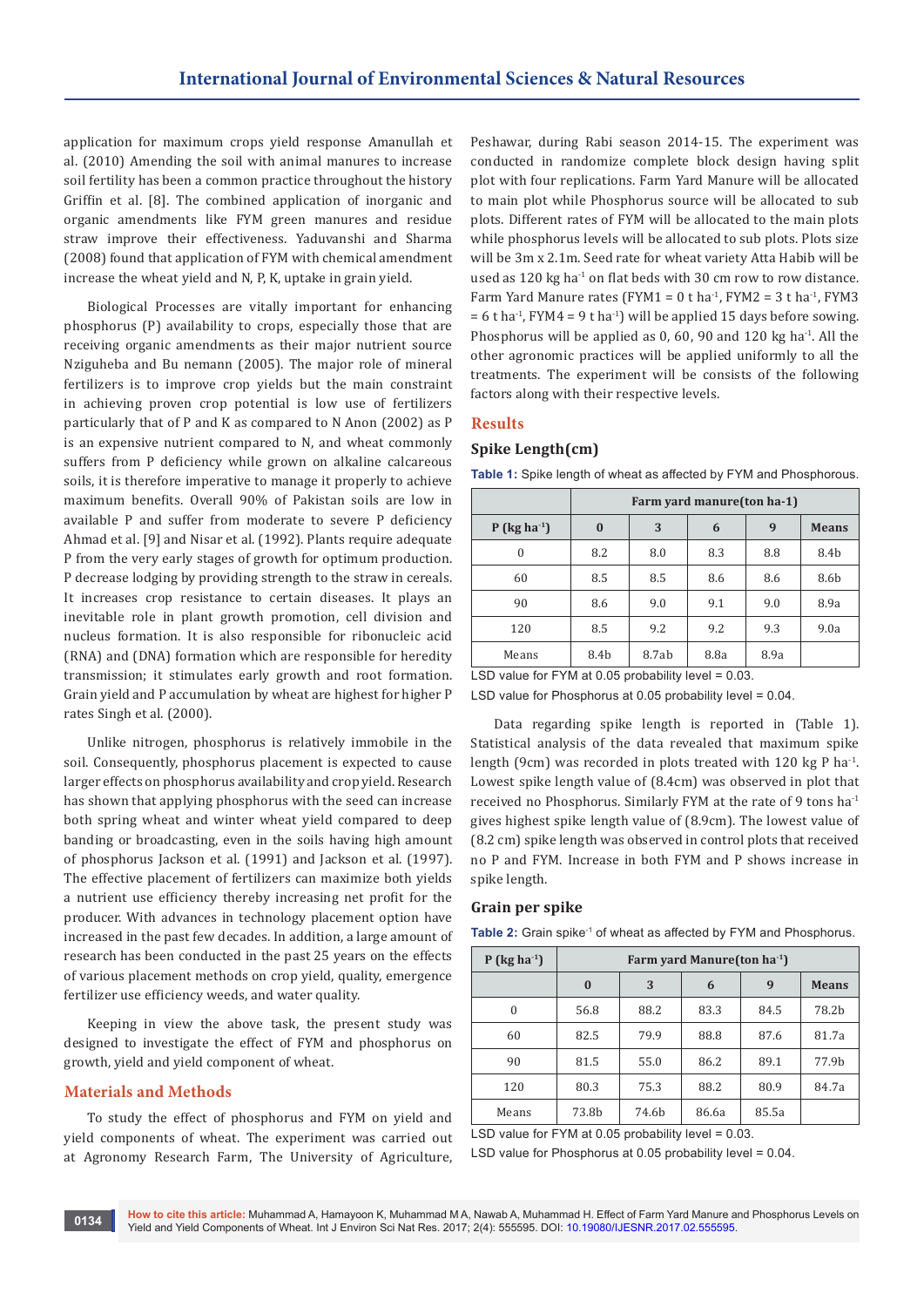Data regarding grain per spike shown in (Table 2). Statistical analysis of data revealed that effect of FYM, phosphorus significantly affected grain per spike, while interaction between (P x FYM) was also found significant. Mean values showed that the maximum grain per spike (86.7) was found in the plot treated with 9 tons ha<sup>-1</sup> FYM, while minimum (74.6) was recorded from plot treated without ton ha<sup>-1</sup>. However phosphorus at the rate of 120kg ha-1 produced maximum grain per spike (84.7) while minimum (77.9) was reported from plot treated with 60 ton ha<sup>-1</sup>. Similarly in interaction the maximum biological yield (89.1) was recorded from plot receiving 9 tons ha $<sup>1</sup>$  FYM while minimum</sup> (55) was recorded from plot receiving 3 tons ha<sup>-1</sup> FYM and 90  $kg$  ha $^{-1}$ .

# **Biological yield (kg ha-1)**

Table 3: Biological yield (kg ha<sup>-1</sup>) of wheat as affected by FYM and Phosphorus.

| $P$ (kg ha <sup>-1</sup> ) | Farm vard Manure (tons $ha^{-1}$ ) |         |          |          |              |  |
|----------------------------|------------------------------------|---------|----------|----------|--------------|--|
|                            | $\bf{0}$                           | 3       | 6        | 9        | <b>Means</b> |  |
| $\Omega$                   | 7835.8                             | 8041.3  | 6833.3   | 9674.5   | 8096.2c      |  |
| 60                         | 8998.9                             | 9726.0  | 9812.5   | 10159.5  | 9674.2b      |  |
| 90                         | 9769.8                             | 8770.4  | 9291.7   | 10299.7  | 9532.9b      |  |
| 120                        | 8773.2                             | 10791.7 | 12250.0  | 12604.2  | 11104.8a     |  |
| Means                      | 8844.4b                            | 9332.3b | 9546.9ab | 10684.5a |              |  |

LSD value for FYM at 0.05 probability level=1061.67.

LSD value for Phosphorus at 0.05 probability level= 821.87.

Data regarding biological yield is shown in (Table 3). Statistical analysis of data revealed that effect of FYM, phosphorus and interaction between the (P x FYM) significantly affected biological yield. Mean values showed that the maximum biological yield  $(10684 \text{ kg ha}^{-1})$  was found in the plot treated with 9 tons ha<sup>-1</sup> FYM, while minimum (8844.4 kg ha<sup>-1</sup>) was recorded from plot treated without ton ha-1. However 120 kg ha-1 phosphorus produced maximum biological yield (11104.8 kg ha<sup>-1</sup>) while minimum (8096.2 kg ha<sup>-1</sup>) was obtain at 0 kg ha<sup>-1</sup> phosphorus. similarly in interaction the maximum biological yield  $(12604.2 \text{ kg} \text{ ha}^{-1})$  was recorded from plot receiving 9 tons ha<sup>-1</sup> FYM and 120 kg P ha<sup>-1</sup> while minimum (6833.3 kg ha- $1)$  was recorded from plot receiving 6 tons ha $1$  FYM and 0 kg phosphorus ha-1.

# **Grain yield (kg ha-1)**

Data regarding biological yield is shown in (Table 4). Statistical analysis of data revealed that effect of FYM, phosphorus significantly affected grain yield. Mean values showed that the maximum grain yield  $(4691.6$ kg ha $^{-1}$ ) was found in the plot treated with 9 tons ha<sup>-1</sup> FYM, while minimum (3306.3) kg ha<sup>-1</sup>) was recorded from plot treated without FYM ton ha<sup>-1</sup>. However 120kg P ha<sup>-1</sup> produced maximum grain yield (4251.2) kg ha<sup>-1</sup>) while minimum (3700.5kg ha<sup>-1</sup>) was reported from plot treated with 0 kg P ha<sup>-1</sup>. While interaction between  $(P \times FYM)$ was found non-significant.

**Table 4:** Grain yield (kg ha-1) of wheat as affected by FYM and Phosphorus.

| P ( $\text{kg}$ ha <sup>-1</sup> ) | Farm yard Manure (ton $ha^{-1}$ ) |                      |         |         |              |  |
|------------------------------------|-----------------------------------|----------------------|---------|---------|--------------|--|
|                                    | $\bf{0}$                          | 3                    | 6       | 9       | <b>Means</b> |  |
| $\theta$                           | 2995.8                            | 3701.0               | 3874.8  | 4230.6  | 3700.5b      |  |
| 60                                 | 3021.5                            | 3630.5               | 3839.8  | 4711.8  | 3800.9b      |  |
| 90                                 | 3635.8                            | 4139.2               | 4122.5  | 4696.3  | 4148.4a      |  |
| 120                                | 3572.3                            | 3920.0               | 4384.9  | 5127.8  | 4251.2a      |  |
| Means                              | 3306.3c                           | 3847.7 <sub>bc</sub> | 4055.5b | 4691.6a |              |  |

LSD value for FYM at 0.05 probability level= 475.18.

LSD value for Phosphorus at 0.05 probability level= 305.33.

# **Thousand grain weight (g)**

**Table 5:** Thousand grain weight (gm) of wheat as affected by FYM and Phosphorus.

| $P$ (kg ha <sup>-1</sup> ) | Farm vard Manure (tons $ha^{-1}$ ) |       |       |       |              |  |
|----------------------------|------------------------------------|-------|-------|-------|--------------|--|
|                            | $\mathbf{0}$                       | 3     | 6     | 9     | <b>Means</b> |  |
| 0                          | 40.0                               | 42.3  | 46.5  | 52.3  | 45.3b        |  |
| 60                         | 42.8                               | 51.3  | 48.0  | 48.5  | 47.6ab       |  |
| 90                         | 44.3                               | 51.0  | 53.3  | 57.8  | 51.6a        |  |
| 120                        | 38.5                               | 58.8  | 49.3  | 63.0  | 52.4a        |  |
| Means                      | 41.4b                              | 50.8a | 49.3a | 55.4a |              |  |

LSD value for FYM at 0.05 probability level= 5.50.

LSD value for Phosphorus at 0.05 probability level= 5.09.

Table 5 Represent the effect of FYM and phosphorus on thousand grain weight of wheat. Statistical analysis of data showed that effect of FYM and phosphorus significantly affected thousand grain weights. Mean values showed that maximum thousand grain weights (55.4 g) was found in the plot treated with 9 tons ha<sup>-1</sup> FYM, while minimum  $(41.4 g)$  was recorded from plot treated without FYM. However P at 120 kg ha-1 produced maximum thousand grain weight (52.4 g) while minimum (45.3 g) was reported from plot treated with 0 kg P ha<sup>-1</sup> While interaction between (P x FYM) were no significant.

### **Harvest index (%)**

**Table 6:** Harvest index (kg ha<sup>-1</sup>) of wheat as affected by FYM and **Phosphorus** 

| $P$ (kg ha <sup>-1</sup> ) | Farm yard Manure (tons ha <sup>-1</sup> ) |                    |        |                  |              |  |
|----------------------------|-------------------------------------------|--------------------|--------|------------------|--------------|--|
|                            | $\mathbf{0}$                              | 3                  | 6      | $\boldsymbol{q}$ | <b>Means</b> |  |
| $\theta$                   | 37.6                                      | 43.8               | 44.6   | 47.5             | 43.4a        |  |
| 60                         | 32.2                                      | 37.4               | 42.7   | 51.0             | 40.8a        |  |
| 90                         | 35.0                                      | 45.6               | 44.5   | 47.4             | 43.1ab       |  |
| 120                        | 39.2                                      | 37.1               | 38.8   | 44.4             | 39.9b        |  |
| Means                      | 36.0c                                     | 41.0 <sub>bc</sub> | 42.6ab | 47.6a            |              |  |

LSD value for FYM at 0.05 probability level= 4.85.

LSD value for Phosphorus at 0.05 probability level= 2.86**.**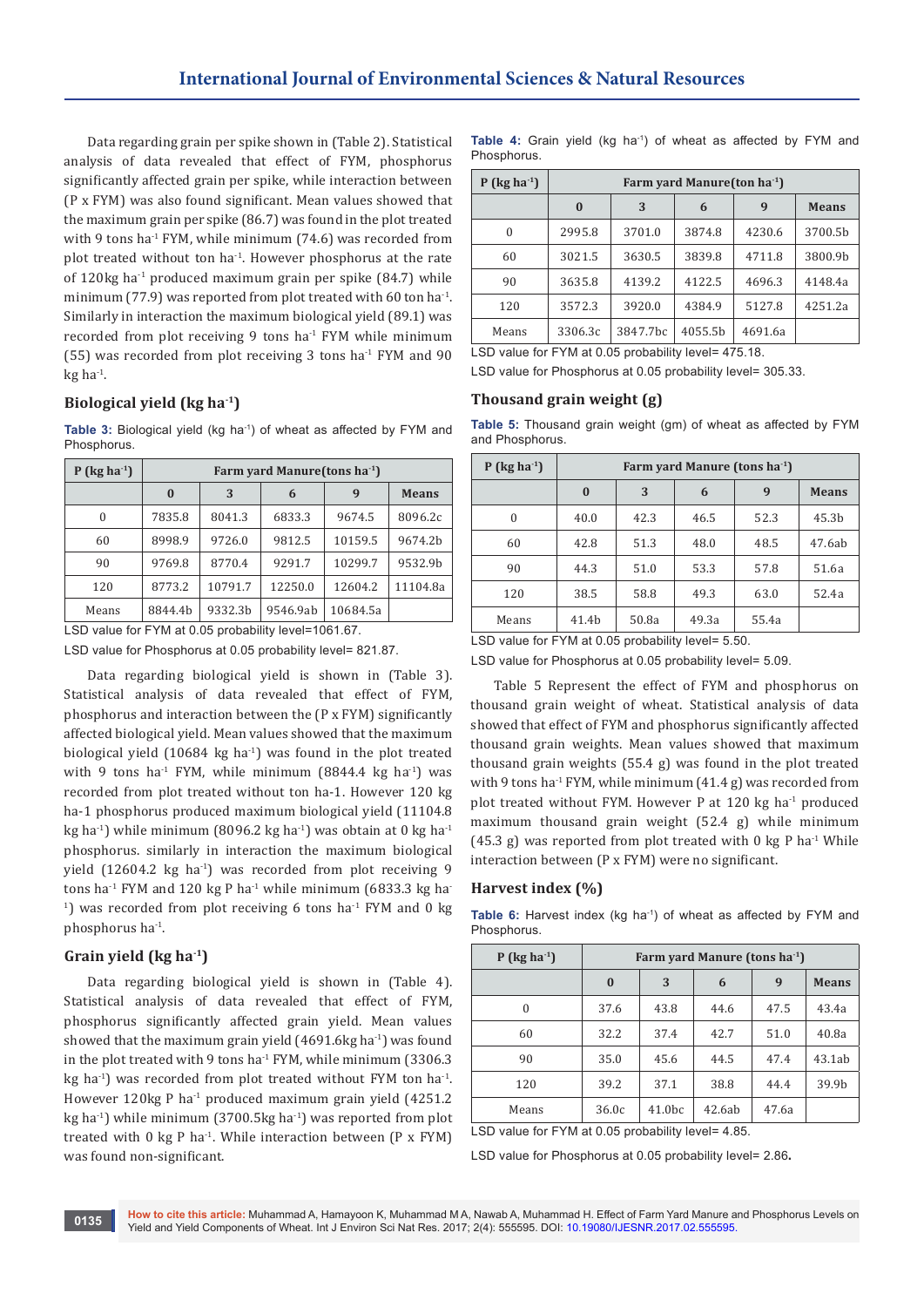Data regarding harvest index is shown in (Table 6). Statistical analysis of data revealed that effect of FYM, phosphorus and interaction between the (P x FYM) significantly affected harvest index. Mean values showed that the maximum harvest index  $(47.6\%)$  was found in the plot treated with 9 tons ha<sup>-1</sup> FYM, while minimum (36.0%) was recorded from plot treated without FYM. However P at 0 kg ha<sup>-1</sup> produced maximum harvest index  $(43.4\%)$ while minimum (39.9 %) was reported from plot treated with 120 kg p ha<sup>-1</sup>. While interaction between (P x FYM) the maximum harvest index (51.0 %) was recorded from plot receiving 9 tons ha<sup>-1</sup> FYM and 60kg p ha<sup>-1</sup> while minimum (32.2 %) was recorded from plot without tons ha-1 FYM and Phosphorus.

# **Discussion**

The results showed that effect of FYM, phosphorus and interaction between the (P x FYM) significantly affected biological yield. Mean values showed that the maximum biological yield was found in the plot treated with FYM application at high rate, while minimum biological yield was recorded from plot treated without ton ha<sup>-1</sup> FYM. Similarly phosphorus application at high rate produced maximum biological yield while minimum was 0 kg ha<sup>-1</sup> phosphorus. Similarly interaction showed the maximum biological yield. Our results are in line with Yousaf & Ali [10].

The results showed that effect of FYM, phosphorus significantly affected grain per spike, while interaction between (P x FYM) was also found significant. Mean values showed that the maximum grain per spike was found in the plot treated with high level. While minimum was recorded from plot treated without ton  $h^{a-1}$ . However phosphorus at the rate of optimum rate produced maximum grain per spike while minimum was reported from plot treated without ton ha-1. Similarly interaction showed the maximum biological yield. Our results are in line with Antil [11].

The results showed that maximum spike length was recorded in plots treated phosphorus application at high rate. Low spike length value of was observed in plot that received no Phosphorus. Similarly FYM application at high rate gave maximum spike length value. The lowest value of spike length was observed in control plots that received no P and FYM. Increase in both FYM and P shows increase in spike length. Our results are in line with Khan & Hussain [12].

The results showed that effect of FYM, phosphorus significantly affected grain yield. Mean values showed that the maximum grain yield was found in the plot treated with high rate FYM, while minimum was recorded from plot treated with 0 FYM ton ha-1. However phosphorus application at high rate produced maximum grain yield while minimum was reported from plot treated with  $0 \text{ kg } P$  ha<sup>-1</sup>. While interaction between (P x FYM) was found non-significant. Our results are in line with Alam et al. [13].

The results showed that effect of FYM and phosphorus significantly affected thousand grain weights. Mean values

showed that maximum thousand grain weights was found in the plot treated with high rate FYM, while minimum was recorded from plot treated without FYM. However P application at high rate produced maximum thousand grain weight while minimum was reported from plot treated with  $0 \text{ kg } P$  ha<sup>-1</sup> While interaction between (P x FYM) were no significant. Our results are in line with Pervez et al. [14].

The results showed that effect of FYM, phosphorus and interaction between the (P x FYM) significantly affected harvest index [15-17]. Mean values showed that the maximum harvest index was found in the plot treated with high rate FYM, while minimum was recorded from plot treated without FYM. However P at 0 kg ha<sup>-1</sup> produced maximum harvest index while minimum was reported from plot treated with phosphorus application at high rate [18-22]. While interaction between (P x FYM) the maximum harvest index was recorded from plot receiving high rate FYM and optimum P ha<sup>-1</sup> while minimum was recorded from plot without tons ha-1 FYM and Phosphorus. Our results are in line with Nazim et al. [24,25].

#### **Conclusion**

It was concluded from the results that application of P at the rate of 120 kg ha<sup>-1</sup> and FYM at the rate of 9 tons ha<sup>-1</sup> improve the yield and yield components of wheat. It is recommended that P at the rate of 120 kg ha<sup>-1</sup> and FYM at the rate of 9 tons ha<sup>-1</sup> should be used to improve the yield and yield components of wheat.

#### **References**

- 1. [MINFAL \(2009\) Ministry of Food, Agriculture and livestock. Agriculture](http://www.scirp.org/(S(lz5mqp453edsnp55rrgjct55))/reference/ReferencesPapers.aspx?ReferenceID=1484085)  [Statistics of Pakistan 2008-2009. Government of Pakistan, Islamabad,](http://www.scirp.org/(S(lz5mqp453edsnp55rrgjct55))/reference/ReferencesPapers.aspx?ReferenceID=1484085)  [Pakistan.](http://www.scirp.org/(S(lz5mqp453edsnp55rrgjct55))/reference/ReferencesPapers.aspx?ReferenceID=1484085)
- 2. [Malik MA, M Irfan, ZI Ahmad, F Zahoor \(2006\) Residual effect of](http://agris.fao.org/agris-search/search.do?recordID=PK2008000076)  [summer grain legumes on yield and yield components of wheat](http://agris.fao.org/agris-search/search.do?recordID=PK2008000076)  (*Triticum aestivum* [L.\). Pak J Agri Agril Engg Vet Sci 22: 9-11.](http://agris.fao.org/agris-search/search.do?recordID=PK2008000076)
- 3. [Mann RA, WA Jehangir, I Masih \(2004\) Improving crop and water](https://cgspace.cgiar.org/handle/10568/38547)  [productivity of rice-wheat system in Punjab, Pakistan. In: Proceedings](https://cgspace.cgiar.org/handle/10568/38547)  [of the 4th International Crop Science Congress, Brisbane, Australia.](https://cgspace.cgiar.org/handle/10568/38547)
- 4. [Idris M, MM Iqbal, SM Shah, W Muhammad \(2001\) Integrated use](http://agris.fao.org/agris-search/search.do?recordID=PK2006000593)  [of organic and mineral nitrogen, and phosphorus on the yield, yield](http://agris.fao.org/agris-search/search.do?recordID=PK2006000593)  [components, N and P uptake by wheat. Pak J Sci 20: 77-80.](http://agris.fao.org/agris-search/search.do?recordID=PK2006000593)
- 5. [Ahmad S, NE Jan, R Khan, Faridullah, N Din \(2010\) Wheat response](https://www.aup.edu.pk/sj_pdf/WHEAT%20RESPONSE%20TO%20PHOSPHORUS%20UNDER%20CLIMATIC.pdf)  [to phosphorus under climatic conditions of Juglote, Pakistan. Sarhat J](https://www.aup.edu.pk/sj_pdf/WHEAT%20RESPONSE%20TO%20PHOSPHORUS%20UNDER%20CLIMATIC.pdf)  [Agric 26\(2\): 229-233.](https://www.aup.edu.pk/sj_pdf/WHEAT%20RESPONSE%20TO%20PHOSPHORUS%20UNDER%20CLIMATIC.pdf)
- 6. David C MH, Hajabbasi NA, Rezainejad (2003) Short and mid-tem effect of organic fertilizers on some physical properties. J Agri Nature Resour Sci Technol 6(4).
- 7. Greorich E, Drury CF, baldock JA, (2001) Changes in soil carbon under long term maize in monoculture and legume-based rotation. Can J Soil science 81(1): 21-31.
- 8. Griffin Chatha, A Hussain (2001) The amendment of organic manure enchances soil organic carbon more than the application of the same amount nutrient as inorganic fertilizer. J of Food Agri and Env 10 (2): 1371-1375.
- 9. Ahmad N, MT Saleem, IT Twyford (1992) Phosphorus research in Pakistan a review. In: Proc Symp on the role of phosphorus in crop production, NFDC, Islamabad, Pakistan, p. 59-92.